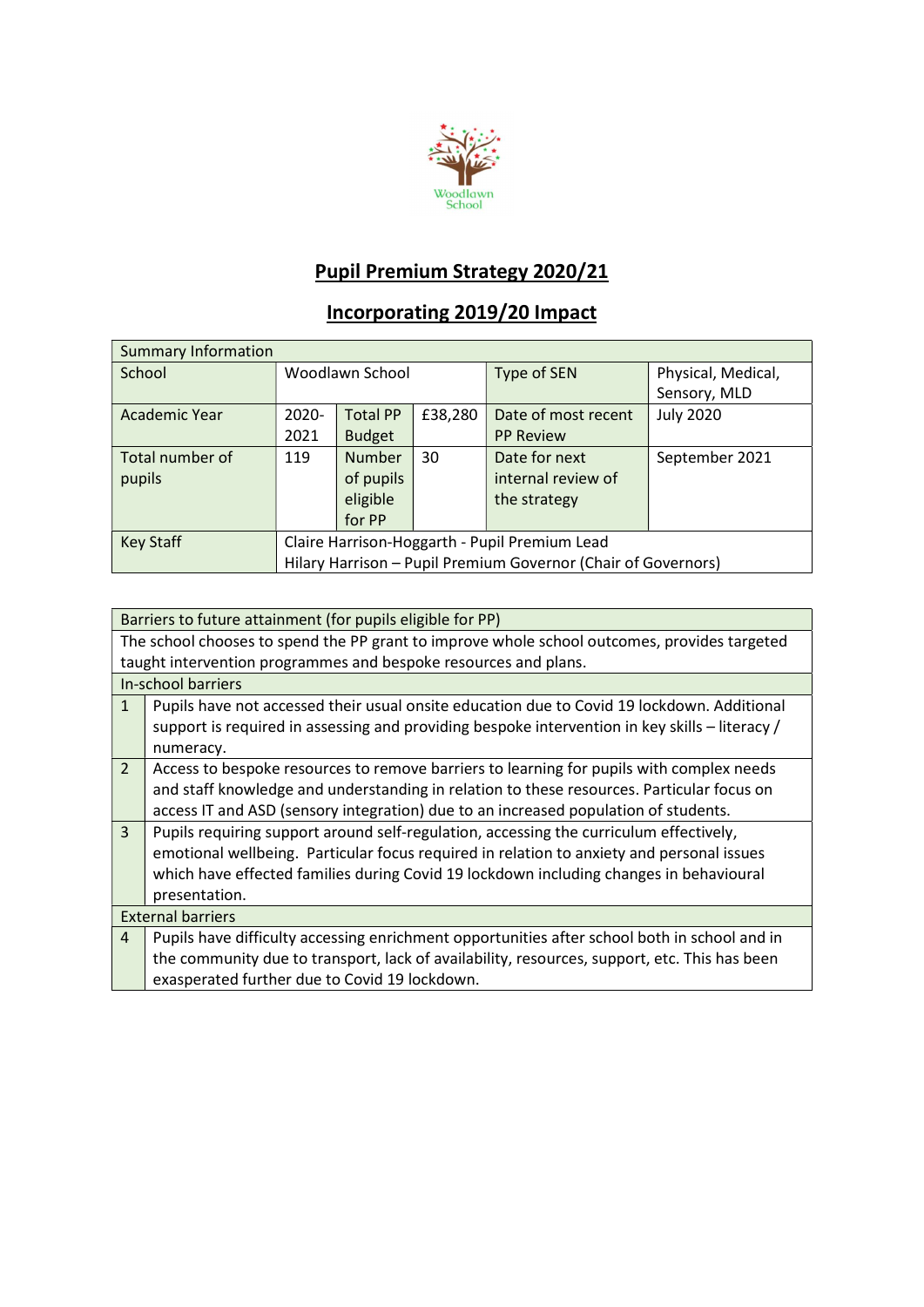|                | Outcomes                                                                                                                                                                                                                                                                                                                                                                                                                                                                                                                                                                                                                                                                                                                         |                                                                                                                                                                                                                                                                                                                     |                                                                                                                                                                                                                                                                                                                                                                    |
|----------------|----------------------------------------------------------------------------------------------------------------------------------------------------------------------------------------------------------------------------------------------------------------------------------------------------------------------------------------------------------------------------------------------------------------------------------------------------------------------------------------------------------------------------------------------------------------------------------------------------------------------------------------------------------------------------------------------------------------------------------|---------------------------------------------------------------------------------------------------------------------------------------------------------------------------------------------------------------------------------------------------------------------------------------------------------------------|--------------------------------------------------------------------------------------------------------------------------------------------------------------------------------------------------------------------------------------------------------------------------------------------------------------------------------------------------------------------|
|                | Desired Outcomes and how<br>they will be measured                                                                                                                                                                                                                                                                                                                                                                                                                                                                                                                                                                                                                                                                                | <b>Success Criteria</b>                                                                                                                                                                                                                                                                                             | Cost                                                                                                                                                                                                                                                                                                                                                               |
| $\mathbf{1}$   | Targeted intervention to<br>consolidate and extend RWI,<br>communication (including<br>social) and numeracy. Teaching<br>staff attend data meetings with<br>data lead and ensure %<br>increase. Pupils receive 1:1<br>and/or small group targeted<br>RWI, numeracy and/or<br>communication intervention<br>Measured via monitoring,<br>lesson observation, learning<br>walks, Bsquared / IEP data.                                                                                                                                                                                                                                                                                                                               | Teaching and learning<br>improved in English and Maths<br>evident in school monitoring,<br>moderation and pupil<br>assessments.                                                                                                                                                                                     | £16,943.94<br>Half funded by PP as staff<br>support non-pp also. 0.6<br>HLTA (£8417.97)<br>£24,373<br>Extended 2020/21, due to<br>an increase in pupil<br>numbers, a FT<br>intervention teacher<br>recruited to work across<br>the primary department<br>(some secondary<br>capacity). Half funded by<br>PP as staff undertakes<br>PPA cover also<br>(12, 186.50). |
| $\overline{2}$ | PP pupils with complex or<br>specific needs will have access<br>to bespoke resources to<br>overcome barriers to learning<br>to enable communication or<br>physical needs, recording of<br>work or behavioural support.<br>Measured by routes for<br>learning, Bsquared and IEP<br>data, school monitoring, and<br>lesson observation.<br>2020/21 continued focus on<br>access IT, particularly eyegaze<br>due to Covid 19 lockdown<br>limiting progression. Additional<br>focus on sensory integration<br>due to increased number of<br>pupils with ASD and issues<br>arising from Covid 19<br>lockdown.<br>Intervention staff currently<br>supporting 3 pupils (1 PP) as a<br>specific group to meet their<br>individual needs. | Pupils will have access to<br>bespoke resources as<br>identified by MDT. Staff will be<br>trained in how to use and<br>incorporate resources into<br>daily planning. Pupils<br>engagement, communication,<br>recording, behaviour for<br>learning will increase.<br>Focus on Access IT e.g. eye<br>gaze, clicker 6. | TBC - equipment already<br>purchased, cost to cover<br>any additional training,<br>equipment, staff cover.<br>Pupils assessed by<br>therapists during first half<br>autumn term and joint<br>goal setting undertaken<br>which highlights<br>resources required.                                                                                                    |
| 3              | PP pupils with SEMH needs will<br>receive 1:1 and/or small group<br>intervention.<br>Thrive to be further embedded<br>across school.<br>Time with EP to work in teams<br>to problem solve and produce                                                                                                                                                                                                                                                                                                                                                                                                                                                                                                                            | Pupils will have developed<br>appropriate self-regulation<br>techniques, improved<br>emotional wellbeing and be<br>accessing class based activities<br>effectively, which raises their<br>attainment in PSED and across                                                                                             | £22,591.92<br>Half funded by PP as staff<br>support non-pp also (11,<br>295.96).<br>£388.50 Subscription plus<br>additional training costs                                                                                                                                                                                                                         |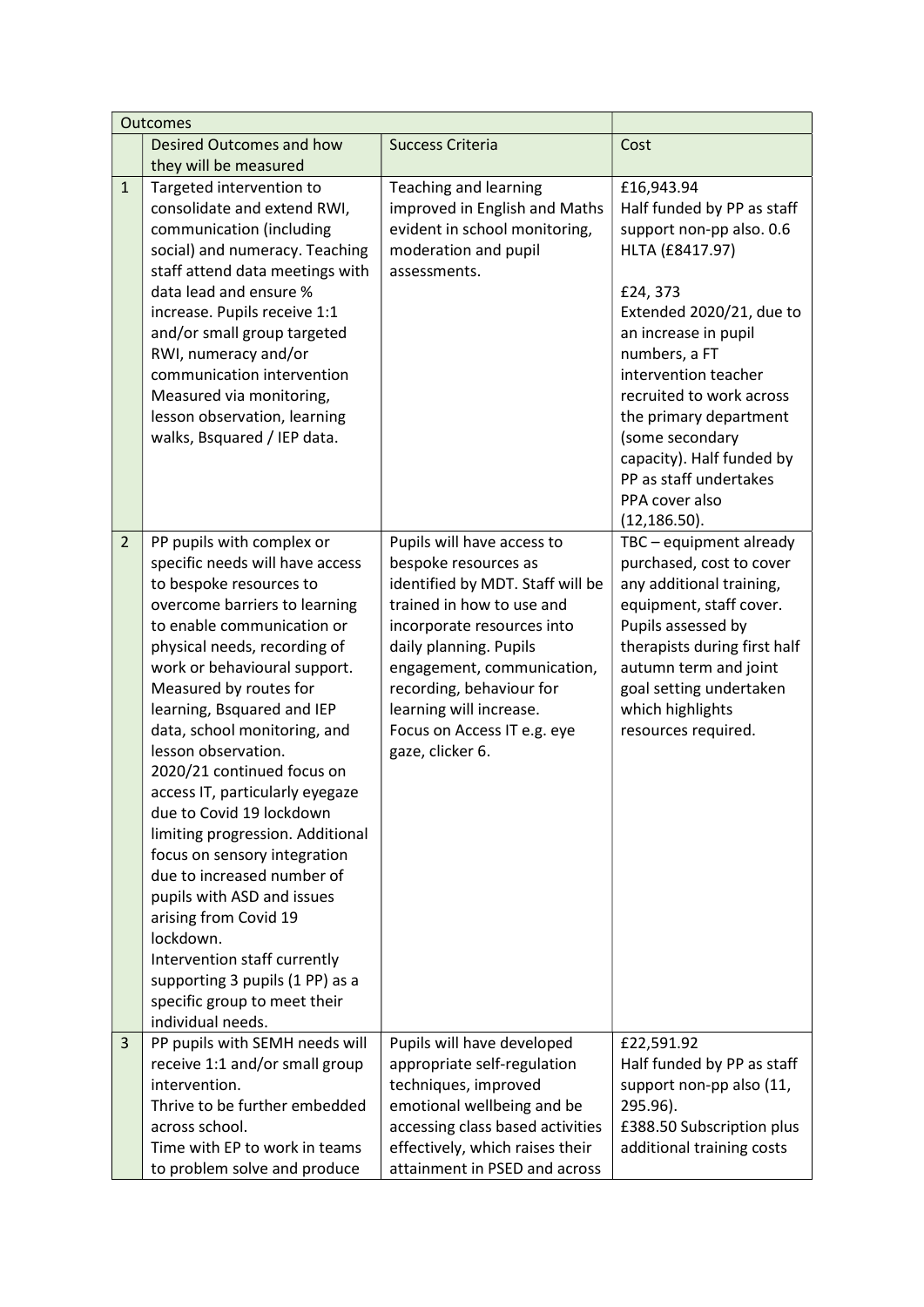|                | joint working plans for pupils<br>with specific challenges.<br>Measured by Thrive<br>assessments, IEP and Bsquared<br>data, case studies.                                                                | the curriculum. Thrive<br>embedded as a whole school<br>approach.                                                                    | to ensure practitioners<br>remain licensed. |
|----------------|----------------------------------------------------------------------------------------------------------------------------------------------------------------------------------------------------------|--------------------------------------------------------------------------------------------------------------------------------------|---------------------------------------------|
| $\overline{4}$ | Access to a range of<br>enrichment opportunities<br>during the school day and at<br>weekends including a variety of<br>clubs and school trips.<br>Measured by audit of club<br>attendance, observations. | Pupils have access to and<br>attend a range of enrichment<br>opportunities including school<br>trips, sporting events, clubs<br>etc. | TBC due to current Covid<br>19 limitations. |

Total: £32,288.93

## 2019/2020 Impact

Comparable data for 2020/21 is currently not available due to the implementation of a new assessment system (Bsquared) and Covid 19 lockdown.

## Year 11 pupils met or exceeded their GCSE predicted results.

| Current Attainment - % of pupils achieving or exceeding their target |         |         |  |  |
|----------------------------------------------------------------------|---------|---------|--|--|
|                                                                      | 2017/18 | 2018/19 |  |  |
| English - Comprehension                                              | 79%     | 96%     |  |  |
| English -Reading                                                     | 79%     | 88%     |  |  |
| English - Writing                                                    | 88%     | 76%     |  |  |
| English - Expression                                                 | 71%     | 80%     |  |  |
| Maths - Number                                                       | 83%     | 84%     |  |  |
| Maths - Using and Applying                                           | 79%     | 76%     |  |  |
| Maths - Space, Shape and Measure                                     | 75%     | 80%     |  |  |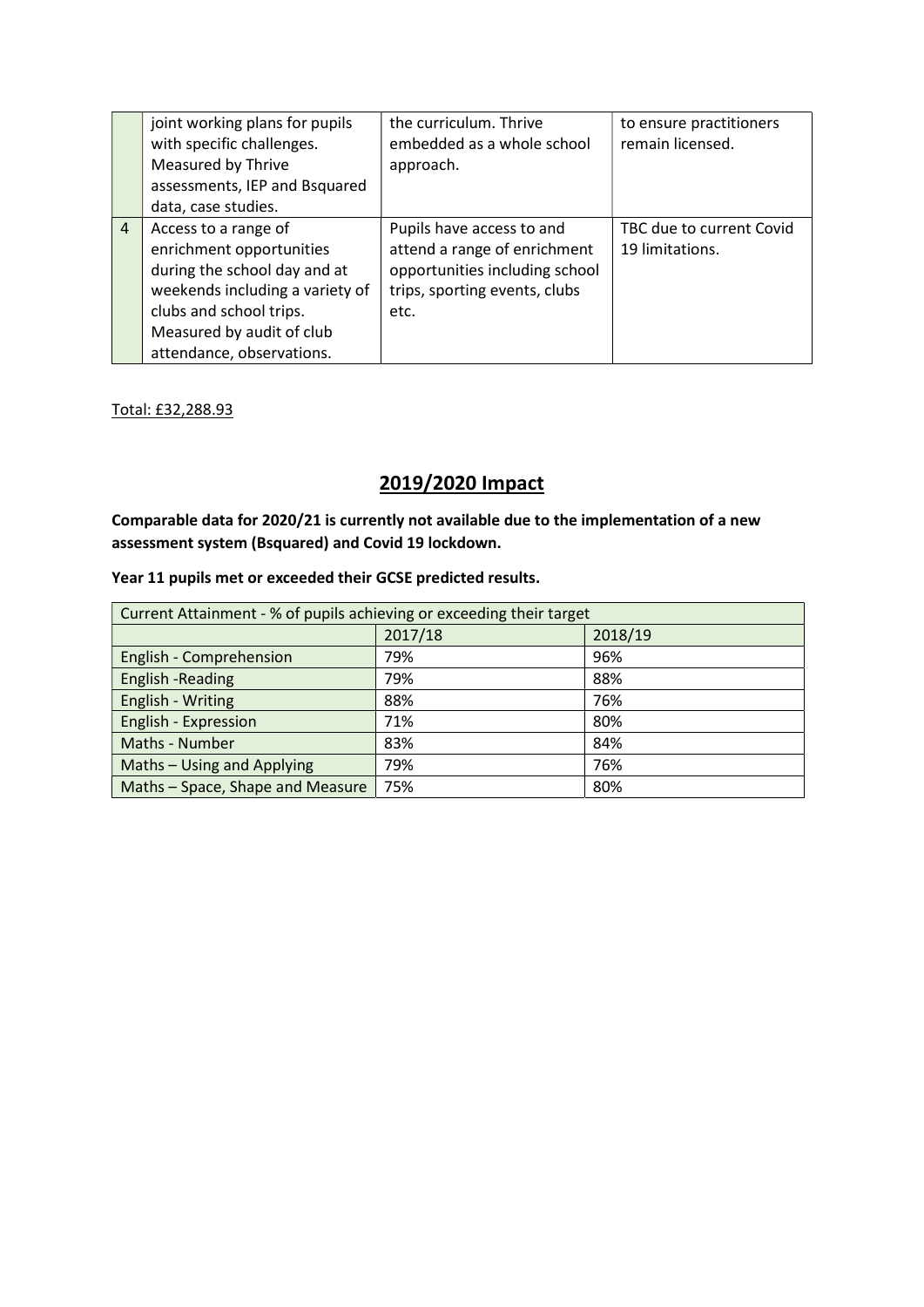

The 3 year trend highlights an increase, year on year on pupil average National Curriculum points score.

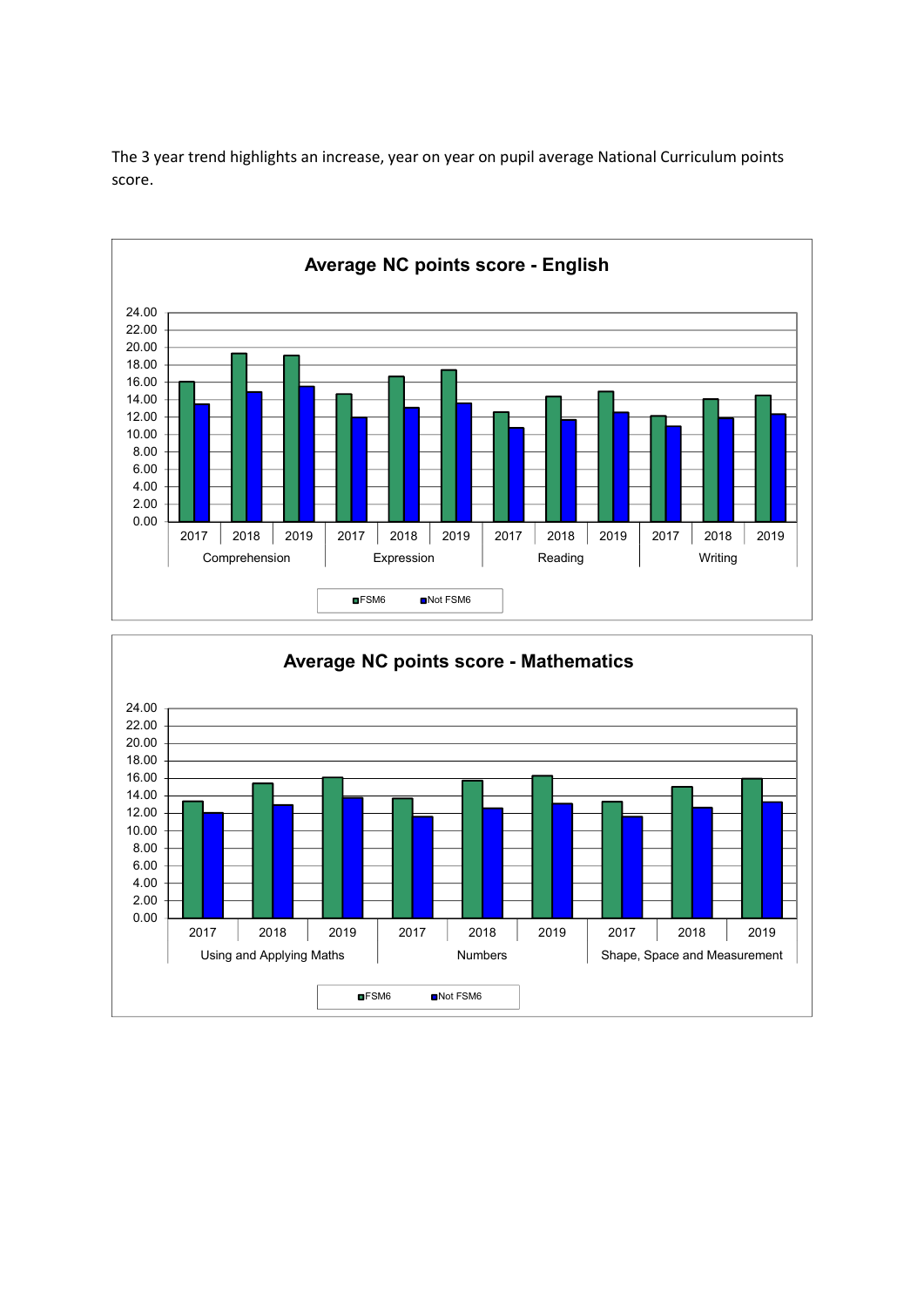